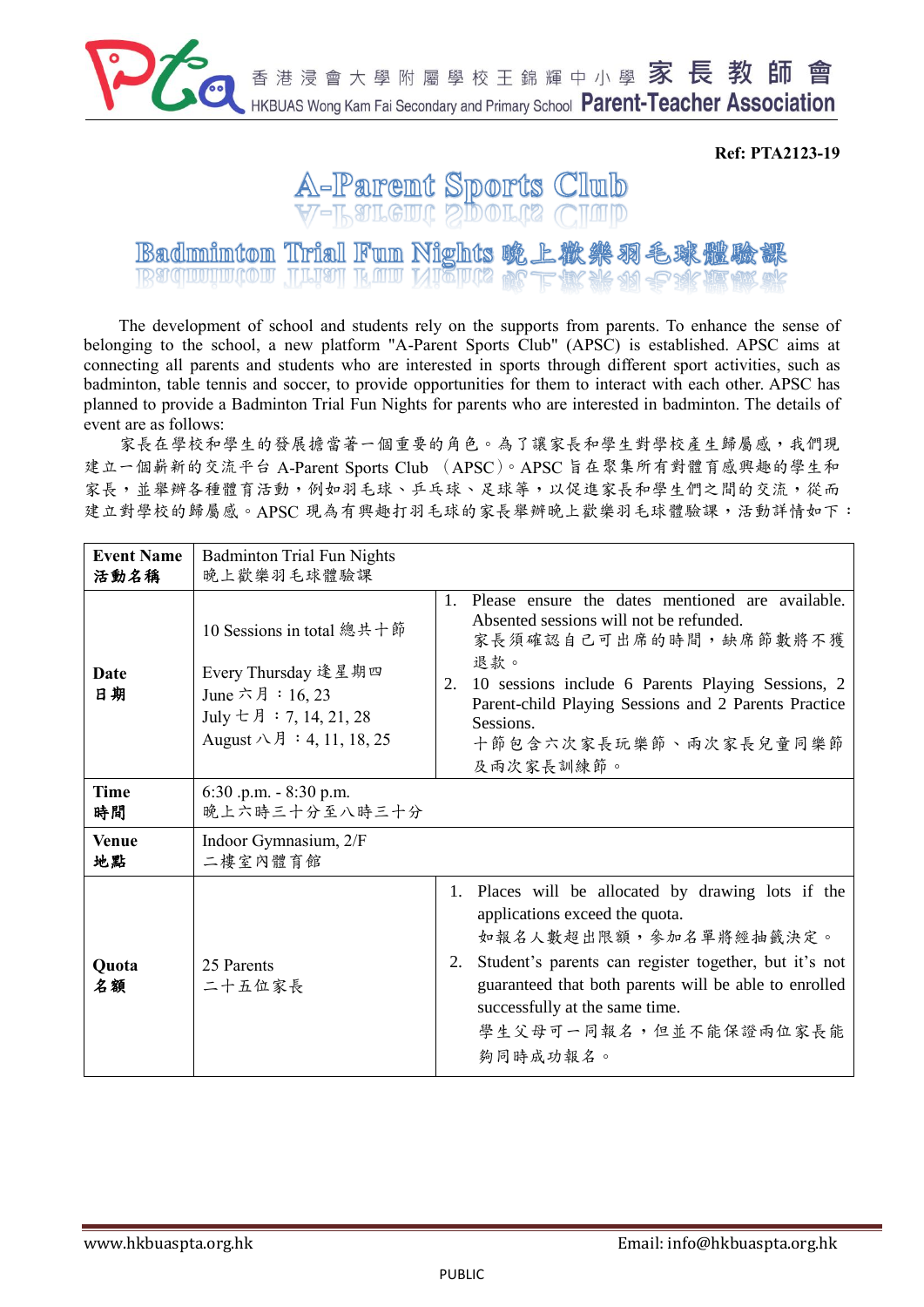

|                |                                                                                                                          | Venue fee, Coaching fee, Shuttlecock fee are all<br>1.                                                                                                                      |  |  |
|----------------|--------------------------------------------------------------------------------------------------------------------------|-----------------------------------------------------------------------------------------------------------------------------------------------------------------------------|--|--|
|                |                                                                                                                          | included.                                                                                                                                                                   |  |  |
| Fee<br>費用      |                                                                                                                          | 費用已包含場地、教練及羽毛球的支出。                                                                                                                                                          |  |  |
|                |                                                                                                                          |                                                                                                                                                                             |  |  |
|                |                                                                                                                          | Extra fee will be refunded after all experience sessions<br>2.                                                                                                              |  |  |
|                | \$1300/Member                                                                                                            | are over. (Any absences will not be refunded.)                                                                                                                              |  |  |
|                | 一千三百元正/每位會員                                                                                                              | 所有盈餘將於所有體驗課完結後退還給所有參加                                                                                                                                                       |  |  |
|                | \$50/Membership Card<br>\$50/會員卡<br>Club Uniform (To be confirmed)<br>隊服(待定)                                             | 者。(退還費用不包括任何缺席情況)                                                                                                                                                           |  |  |
|                |                                                                                                                          | All members are required to pay for the membership<br>3.                                                                                                                    |  |  |
|                |                                                                                                                          | card for entrance.                                                                                                                                                          |  |  |
|                |                                                                                                                          | 所有參加者必須支付會員卡費用用作進出學校。                                                                                                                                                       |  |  |
|                |                                                                                                                          | Payment of membership fee and arrangements of Club<br>4.                                                                                                                    |  |  |
|                |                                                                                                                          | Uniform will be announced after the confirmation of                                                                                                                         |  |  |
|                |                                                                                                                          | all participants                                                                                                                                                            |  |  |
|                |                                                                                                                          | 待所有參加者確認後將公佈收取會費及訂製隊服                                                                                                                                                       |  |  |
|                |                                                                                                                          | 詳情。                                                                                                                                                                         |  |  |
|                | 1.                                                                                                                       | All members should follow the rules and regulations of APSC (including the regulations                                                                                      |  |  |
|                | of the school, venue and vaccine pass) during all activities. To learn more, please click                                |                                                                                                                                                                             |  |  |
|                | the link or scan the QR code below.<br>所有参加有關 APSC 活動的家長必須遵守 A-Parent Sports Club 附屬委員會會員條款                              |                                                                                                                                                                             |  |  |
|                | 和守則(包括學校的規定、場地使用守則及疫苗通行證),有關詳情請按以下連結或                                                                                    |                                                                                                                                                                             |  |  |
|                |                                                                                                                          |                                                                                                                                                                             |  |  |
|                | 掃描二維碼。                                                                                                                   |                                                                                                                                                                             |  |  |
|                |                                                                                                                          |                                                                                                                                                                             |  |  |
|                |                                                                                                                          |                                                                                                                                                                             |  |  |
| <b>Remarks</b> |                                                                                                                          |                                                                                                                                                                             |  |  |
| 備註             |                                                                                                                          |                                                                                                                                                                             |  |  |
|                |                                                                                                                          |                                                                                                                                                                             |  |  |
|                |                                                                                                                          |                                                                                                                                                                             |  |  |
|                |                                                                                                                          |                                                                                                                                                                             |  |  |
|                |                                                                                                                          |                                                                                                                                                                             |  |  |
|                |                                                                                                                          |                                                                                                                                                                             |  |  |
|                | https://tinyurl.com/apsc-club<br>Parents who have successfully enrolled the event will be added into a WhatsApp group on |                                                                                                                                                                             |  |  |
|                | 2.<br>April 29, 2022.                                                                                                    |                                                                                                                                                                             |  |  |
|                |                                                                                                                          | 成功報名的家長將於二零二二年四月二十九日獲邀請加入 WhatsApp 群組。                                                                                                                                      |  |  |
|                |                                                                                                                          | $\mathcal{L} = \mathbf{L} \cdot \mathbf{L}$ and $\mathbf{L} = \mathbf{A} \cdot \mathbf{L} \cdot \mathbf{L}$ and $\mathbf{L} = \mathbf{A} \cdot \mathbf{L} \cdot \mathbf{L}$ |  |  |

Please sign the e-notice on or before Monday, April 25, 2022. Should you have any enquiries, please contact Ms. Chan Pui Yau at 2637 2270 during office hours.

請於 4月 25日(星期一)或之前在 eClass 簽署及確認。如有任何查詢,請於辦公時間內致電 2637 2270 與陳佩柔老師聯絡。

第十五屆家長教師會 謹啓

2022 年4月22日